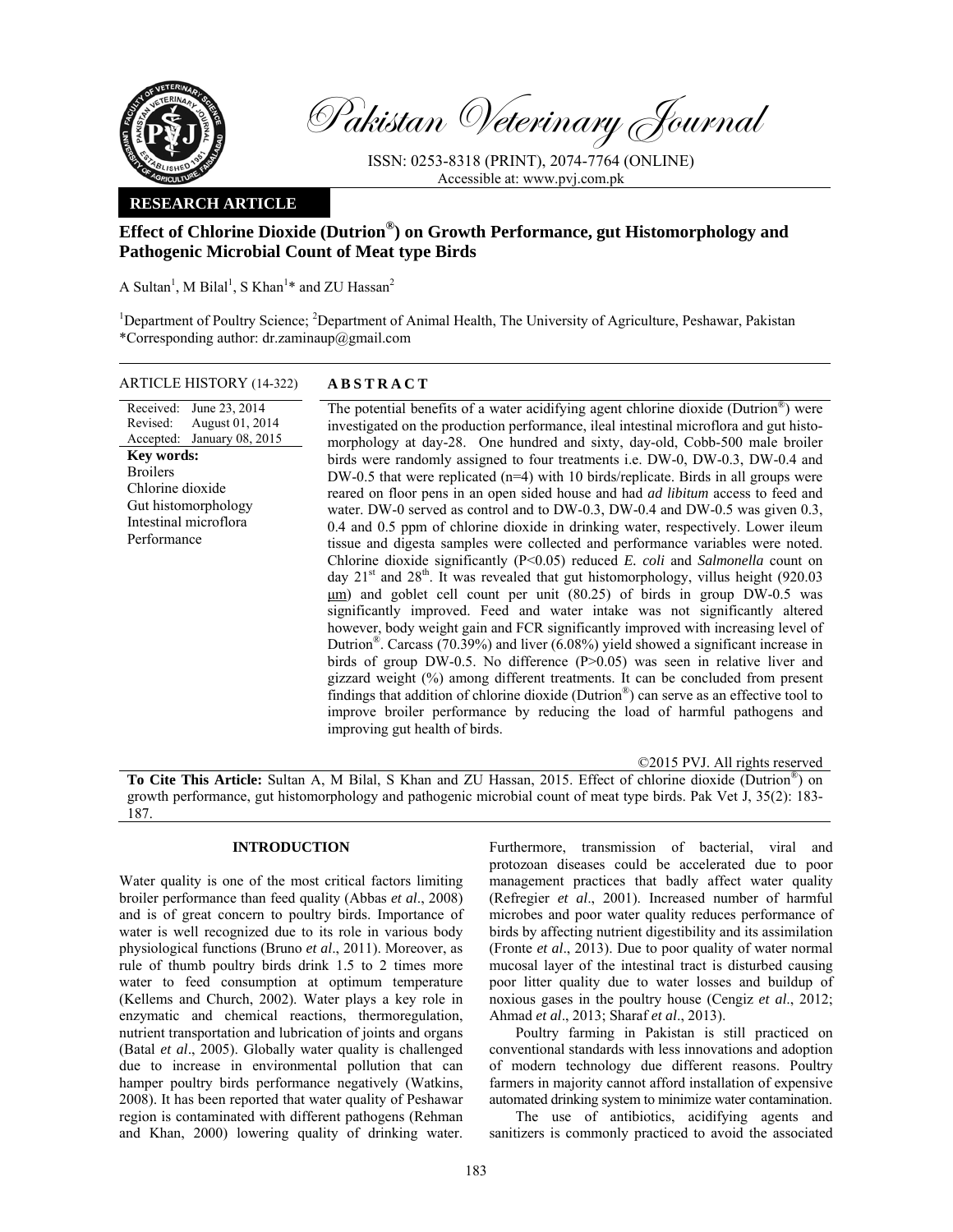adverse effects of bad quality water (Binnie *et al*., 2002). Chlorination and acidification of drinking water have been recommended as a potential control measure in broiler production (Philipsen, 2006). Excessive usage of some acidifying agents can sometimes lead to a reduction in the feed and water consumption and depression in growth rate which is probably due to the strong taste of acids. Some sanitizers and chemicals used in poultry water are corrosive and disturb normal gut function with increased mucosa production and sloughing of intestinal wall (Binnie *et al*., 2002; Atapattu and Senevirathne, 2013).

The use of Chlorine dioxide has got a number of advantages over other chemicals and can be used in a wide range of pH to improve water quality (Korn *et al*., 2002). Chlorine dioxide can effectively inactivate viruses by altering capsid proteins of the viruses and other bacteria and maintain a balanced microbiota in the gut (Tian *et al*., 2010). Similarly, it is also highly effective against *E. coli* and makes changes in the physical structure of *Giardia* cyst and its inactivation (Liyanage, 1997). It has also been reported that chlorine dioxide is highly effective against *Salmonella* and other pathogenic microbes (Eryılmaz *et al*., 2013). No or limited research have been conducted to assess the beneficial effects of Chlorine dioxide in drinking water on poultry birds. Present study was therefore planned to examine beneficial impacts of chlorine dioxide (Dutrion®) Duka, Holland) on broiler production, *E. Coli* (CFU) and *Salmonella* load in the lower gastrointestinal tract, gut histomorphology, villus height  $(\mu m)$  and goblet cells count.

## **MATERIALS AND METHODS**

All husbandry practices like handling of live birds, welfare and other lab protocols were pre-approved by the Animal Ethic Committee of the University of Agriculture, Peshawar.

**Housing and management:** Experimental house was cleaned and fumigated before the commencement of this study in the month of March, 2014. All floor cages (2x5 sq. feet) were cleaned and fitted with round drinkers (23cm diameter) and feeders (20cm diameter). Biosecurity and strict hygienic measures were maintained during the course of trial. Optimum environmental conditions (Temp,  $95-75$ °F; RH,  $65-60\%$ ) to bird's standard requirements were maintained during the experiment. One hundred and sixty male broiler birds (Cobb-500) were obtained from a local commercial hatchery. These birds were randomly allocated in a completely randomized design to four treatment groups designated as DW-0, DW-0.3, DW-0.4 and DW-0.5 having four replicates (10 birds/ replicate). Birds in group DW-0 were offered fresh drinking water (pH, 7.5; normal color and odour; Total dissolved solids 311mg/I; total bacteria, 300-550 cfu/mL) and Dutrion® (Duka, Holland) was added @ 0.3, 0.4 and 0.5 ppm/lit of water in DW-0.3, DW-0.4 and DW-0.5 treatments having 6.61, 6.11 and 5.75 pH, respectively, for 28 days. During this time all birds were regularly monitored for any untoward behavior and mortality. Sick and dead birds, if any, were removed and unusual observations were recorded.

Feed, water intake and body weight gain was measured and feed conversion ratio (FCR) was calculated.

FCR was adjusted for dead birds, if any in different treatments:  $FCR = (weight of feed consumed) / (weight)$ gain of survivors  $+$  weight gain of mortalities). On day 28, two birds were randomly selected from each replicate. These birds were weighed, Halal slaughtered (Addeen *et al*., 2014) and de-skinned. From killed birds all edible and non-edible parts were removed and dressed carcass was weighed. Carcass yield was expressed in dressing percentage.

## Dressing percentage = Dressed weight / Live weight  $\times$  100

Liver and heart were removed from these birds. All the adhering tissues were stripped off from these organs, weighed as expressed as proportion to total body weight. Lower ileal digesta samples were collected on day 21 and  $28<sup>th</sup>$  aseptically, in buffered saline and transported at  $4<sup>o</sup>C$ to the microbiology laboratory of the Animal Health Department of The Agriculture University, Peshawar. Serial dilution methods using MacConkey agar (Oxoid, Basingstoke, UK) and Brilliant Green Agar (Oxoid, Basingstoke, UK) for *E.coli* and *Salmonella,* respectively was used. The cultured plates were incubated at 37°C and to enumerate colonies counting chamber was used (Quinn *et al.,* 2002). Total colony counts were expressed as  $log_{10}$ cfu/g of contents determined by multiplying reciprocal of the dilution factor and average numbers of colonies. Confirmation of *E-coli* and *Salmonella* was done with the help of biochemical tests (Khushi *et al*., 2002).

**Goblet cells count and villus height:** Tissue samples in duplicate (n=64) from the lower ileum of randomly slaughtered birds (n=32) were collected in 10% buffered formalin. The collected samples were fixed in formalin for 7 days. After fixation the samples were shifted to the Laboratory of Histology, Department of Animal Health, The University of Agriculture, Peshawar for further processing. All tissues samples were washed, processed (Tek® Rotary, Japan) and embedded (Tissue-Tek®, Japan). Tissues were sectioned and slides were prepared at 5 µm with microtome (Accu-cut SRM, Japan). All slides were stained with eosin and hematoxylin stain by automatic staining machine. Villus height was measured with the help of micrometer from the top of the villus to the top of the lamina propria. Multiple measures were taken per bird for this variable. For statistical analysis average of these values was used. Goblet cells were counted along the villus length in numerous microscopic fields for each tissue, and average was taken for this variable.

**Statistical analysis:** All data were statistically analyzed using one way of ANOVA (completely randomized design) and means of different experimental treatments were separated by Duncan's multiple range test using SAS (2004).

#### **RESULTS**

Chlorine dioxide had no significant impact on the feed and water intake of birds. However, this had significantly  $(P<0.05)$  improved body weight gain  $(8.32)$ and 9.35%) and FCR (1.86 and 1.82) of birds in group DW-0.4 and DW-0.5, respectively. Difference between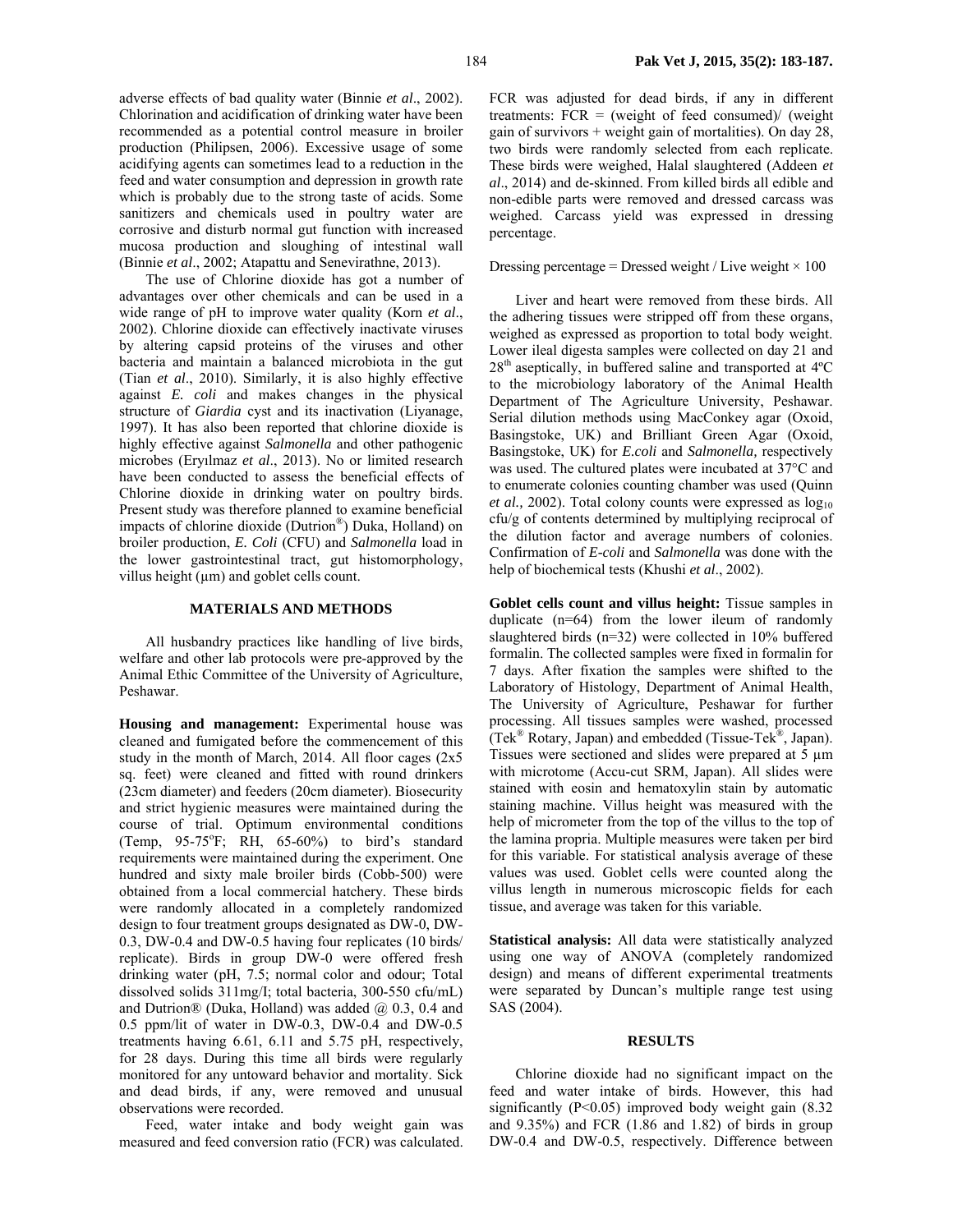these two groups was however insignificant (Table 1). Chlorine dioxide in drinking water did not make any significant change to the relative weight (%) of liver, heart and gizzard to body weight as indicated in Table 2. It was revealed that Dutrion® had significantly increased carcass yield of broiler birds in the last week of the experiment. Higher carcass percentage yield was observed in group DW-0.5 (70.01%) followed by DW-0.4 (68.50%).

Both *Salmonella* and *E.coli* count were significantly (P<0.05) altered at day 21 and 28 in the lower ileum contents as given in Table 3. *Salmonella* count was greatly reduced in the last week of the experiment across all the treated groups however, more pronounced decrease was seen in the values of group DW-0.5 (2.63 and 2.58  $log_{10}$  cfu/g) as compared to low concentration of Dutrion® as shown in Table 3. Significant reduction in *E. coli* count was observed in group DW-0.5 (3.73 and 3.53  $log_{10}$  cfu/g) followed by groups DW-0.4 (3.86 and 3.73  $log_{10}$  cfu/g) at day 21<sup>st</sup> and 28<sup>th</sup>, respectively.

Goblet cells count per microscopic field along the sides of villus of lower ileum on day 21 and 28 was significantly higher in groups supplemented with Dutrion<sup>®</sup> compared to control. DW-0.5 had however, greater number of goblet cells (71.50 and 80.25) among all the treatments on day 21 and 28, respectively (Table 4). Application of Dutrion<sup>®</sup> had significantly  $(P<0.05)$ increased villus height of group DW-0.5, 815.01 µm and 920.03  $\mu$ m on day 21 and 28, respectively, with nonsignificant difference in group DW-0.4 and DW-0.3 (Table 4; Fig. 1).

### **DISCUSSION**

Chlorine dioxide did not alter water and feed intake of birds though significantly improved body weight gain and efficiency of feed utilization by birds. This could be due to the inhibitory effects of chlorine dioxide on the growth and colonization of pathogenic microflora which competes for the readily available nutrients with the host bird. Açıkgöz *et al.* (2011) reported similar findings when birds were fed some acidifying agents who did not change feed and water intake however, improved body weight gain and FCR. A more balance microbiota with reduced number of pathogens (Dibner and Richards, 2005) and improved gut integrity of the birds as noticed in present study assisted birds in better utilization of feed and improving body weight gain (Cengiz *et al*., 2012). Hence, preventing pathogenic bacteria proliferation and modulation of indigenous bacteria improved health status, immune and performance of the birds. Similarly, findings of (Yang *et al*., 2009; Fronte *et al*., 2013) also support the outcomes of present study. No adverse effect of chlorine dioxide was seen on water intake of birds indicating no or least change in normal taste of water. Chlorine dioxide is however capable to bind with phenols, humic-acid, iron and sulfides which alters the taste and odour of drinking water (Gordon *et al.,* 2000).

There was no alteration in the relative weight (%) of liver, heart and gizzard to body weight with Dutrion<sup>®</sup> supplementation in drinking water. Islam *et al.* (2008) found a significant increase in visceral organ weight by using different water acidifying agents. Difference with current findings is probably due to the age of birds used in

**Table 1:** Effect of Chlorine dioxide (Dutrion®) on feed intake (g), body weight gain (g), feed conversion ratio (FCR) and water intake (mL) of broilers at day 28

| Groups                  | Feed intake | Body weight         | <b>FCR</b>        | Water       |
|-------------------------|-------------|---------------------|-------------------|-------------|
|                         | (g)         | (g)                 |                   | Intake (mL) |
| $DW-0$                  | 1991.7      | 997.2 <sup>b</sup>  | 1.99 <sup>b</sup> | 4034.0      |
| $DW-0.3$                | 2006.7      | 1012.0 <sup>b</sup> | 1.98 <sup>b</sup> | 4013.0      |
| $DW-0.4$                | 2013.3      | 1080.2 <sup>a</sup> | 1.86 <sup>a</sup> | 4027.0      |
| $DW-0.5$                | 1992.7      | $1090.5^a$          | 1.82 <sup>a</sup> | 4084.5      |
| Pooled SEM <sup>*</sup> | 35          | 16                  | 0.12              | 65          |
| P-Value                 | 0.454       | 0.03                | 0.02              | 0.09        |

Mean carrying different superscripts are significantly different (P<0.05).

**Table 2:** Effect of chlorine dioxide (Dutrion®) on relative weight of liver, heart and gizzard in percent to body weight and carcass yield (%) of broiler birds at day 28

| Groups                               | Liver | Heart | Gizzard       | Carcass yield %                     |
|--------------------------------------|-------|-------|---------------|-------------------------------------|
| $DW-0$                               | 2.21  | 0.68  | 1.52          | 62.50 <sup>b</sup>                  |
| $DW-0.3$                             | 2.19  | 0.71  | 1.54          | $63.25^{b}$                         |
| $DW-0.4$                             | 2.16  | 0.61  | l.47          | $68.50^a$                           |
| $DW-0.5$                             | 2.31  | 0.70  | l.47          | 70.01 <sup>a</sup>                  |
| Pooled SEM                           | 0.09  | 0.02  | 0.8           | 0.63                                |
| P-Value                              | 0.12  | 0.21  | 0.26          | 0.02                                |
| $\ddot{\phantom{1}}$<br>22<br>$\sim$ |       |       | $\sim$ $\sim$ | 1.00<br>$\sim$ $\sim$ $\sim$ $\sim$ |

Mean carrying different superscripts are significantly different (P<0.05).

**Table 3:** Effect of chlorine dioxide (Dutrion®) on *Salmonella* and *E-coli* count ( $log_{10}$  cfu/g) count in lower ileum content of broiler birds at day 21 and 28

| Groups   | Salmonella count (log <sub>10</sub> cfu/g) |                              | E-coli count ( $log_{10}$ cfu/g) |                              |
|----------|--------------------------------------------|------------------------------|----------------------------------|------------------------------|
|          | $Day-21$                                   | $Day-28$                     | $Day-21$                         | Day-28                       |
| DW-0     | $2.85 \pm 0.02$ <sup>a</sup>               | $2.81 \pm 0.04$ <sup>a</sup> | $4.20 \pm 0.02$ <sup>a</sup>     | $4.15 \pm 0.04$ <sup>a</sup> |
| $DW-0.3$ | $2.80 \pm 0.01$ <sup>ab</sup>              | $2.77 \pm 0.06^{ab}$         | $3.96 \pm 0.05^{\circ}$          | $3.94 \pm 0.06^{ab}$         |
| $DW-0.4$ | $2.77 \pm 0.01$ <sup>b</sup>               | $2.74 \pm 0.05^{\circ}$      | $3.86 \pm 0.05^{bc}$             | $3.73 \pm 0.05^{\circ}$      |
| DW-0.5   | $2.63 \pm 0.03$ <sup>c</sup>               | $2.58 \pm 0.04$ <sup>c</sup> | $3.73 \pm 0.07$ <sup>c</sup>     | $3.53 \pm 0.04^b$            |
| P-Value  | 0.0001                                     | 0.0001                       | 0.000                            | 0.029                        |
| $\cdots$ |                                            |                              | $\sim$ 400 $\sim$                | 1.00                         |

Mean+SE carrying different superscripts are significantly different  $(P<0.05)$ .

**Table 4:** Effect of chlorine dioxide (Dutrion®) on goblet cells count and mean villus height ( $\mu$ m) of lower ileum of broiler birds at day 21 and 28

| Groups   | Goblet cells count            |                                | Villus height (um)            |                          |
|----------|-------------------------------|--------------------------------|-------------------------------|--------------------------|
|          | $Day-21$                      | $Day-28$                       | $Day-21$                      | Day-28                   |
| $DW-0$   | $64.25 \pm 0.37$ °            | $74.00 \pm 0.91$ °             | $745.0 \pm 1.54^b$            | $847.5 \pm 11.08^b$      |
| $DW-0.3$ | $65.00 \pm 0.40$ <sup>c</sup> | $76.00 \pm 0.91$ <sub>bc</sub> | 797.0±1.88 <sup>a</sup>       | 900.0±17.79 <sup>a</sup> |
| $DW-0.4$ | $67.00 \pm 0.41$              | 77.50±1.10 <sup>ab</sup>       | $805.0 \pm 1.75^{\circ}$      | $907.5 \pm 13.76^a$      |
| DW-0.5   | 71.50±0.64 <sup>a</sup>       | 80.25±0.75 <sup>a</sup>        | $815.0 \pm 1.93$ <sup>a</sup> | 920.0±9.12 <sup>a</sup>  |
| p-value  | 0.000                         | 0.004                          | 0.005                         | 0.011                    |

Mean<sup>+</sup>SE carrying different superscripts are significantly different (P<0.05).

different experiments. Contrary to present findings Cengiz *et al*. (2012) also found better relative weight of gizzard in acidifier supplemented group. Better carcass yield (70.01%) found in present study is the result of higher body weight gain (1090.51g) in Dutrion® supplemented groups is probably due to better nutrient assimilation. Islam *et al*. (2008) noticed that broiler fed on an acidifying agent gained better body weight gain and significantly better carcass yield that coincides with current findings.

Numbers of pathogenic microorganisms (*Salmonella*  and *E. coli*) in present study were significantly reduced both at day 21 (2.63 and 3.73 cfu/g, respectively) and 28 (2.58 and 3.53 cfu/g, respectively) at lower ileum probably due to disruption of the permeability of the outer membrane of pathogens by chlorine dioxide (Maćkiewicz and Dziubek, 2005). Dibner and Buttin (2002) reported similar findings of reduced pathogenic load in the intestinal tract of broiler using organic acidifiers and supports findings of present study. Reductions in pathogenic microbes in broiler gut was also reported by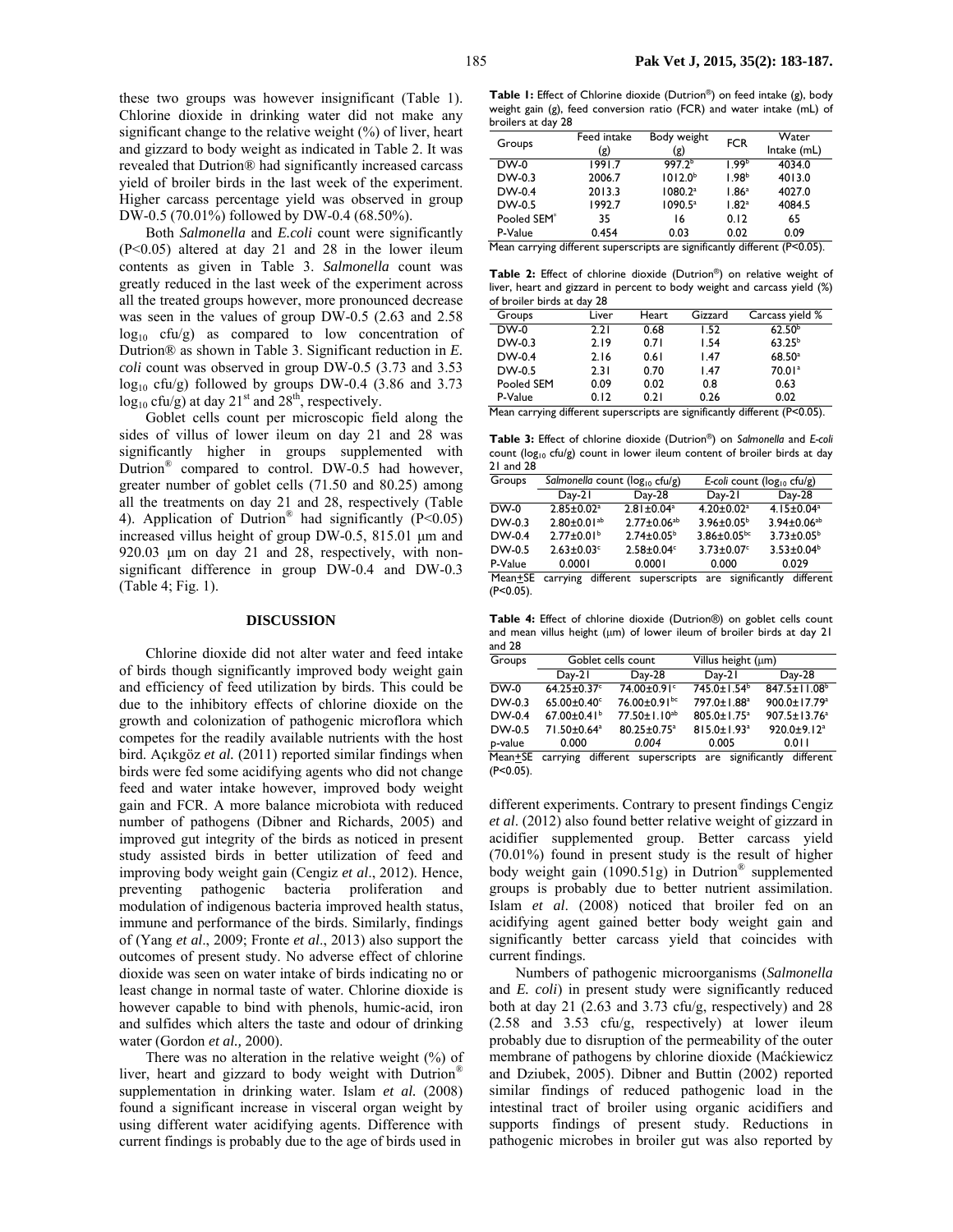

Fig. I: Photomicrograph of gut of broiler birds supplemented with different levels of chlorine dioxide showing the height villi of at 21<sup>st</sup> day of age. H&E; X100.

Isabel and Santos (2009) using plant origin essential oils and other acidifying agents and are inline to current study. Khan *et al*. (2013) and Fronte *et al*. (2013) observed similar findings in their studies using acidifying agent in drinking water of poultry birds that significantly reduced *Salmonella* and *E. coli* and support findings of present study

It was observed that Chlorine dioxide did not adversely affect the gut lining however improved its integrity by increasing villus height (920.03µm) and goblet cells count (80.25). This impact could be associated by preventing colonization of pathogenic microbes that cause sloughing of intestinal mucosal lining through pathogenic inflammation deteriorating villus height and function of goblet cells secretion, digestion and absorption of nutrients (Samik *et al*., 2007). Intestinal mucosal layer is highly populated with microbes, both commensals and pathogenic badly affecting intestinal lining. Pathogenic bacteria often lead to infection, disrupting the bird's health resulting necrotic-enteritis, which is responsible for reducing growth rates (Garrido *et al*., 2004) and there proliferation can be prevented by use of quality acidifying agents (Cengiz *et al*., 2012). Figure1 showed that gut lining of Dutrion® supplement is more integrated with improved villus height and goblet cell count. It could be due to reduced number of pathogenic microbes in the lower gut of these birds. Goblets cells are responsible for the secretion of mucus in the form of polymeric mucin glycoprotein. Panda *et al*. (2009) and

Cengiz *et al*. (2012) observed similar findings in their research work. They reported that when birds were offered acidifying agents showed remarkable improvement in villus height and gut histomorphology and coincides with the findings of current study. Fronte *et al*. (2013) investigated the influence of an acidifying agent and observed similar finding of improved villus height in treated group supporting outcomes of present study.

**Conclusion:** It was concluded from present study that Chlorine Dioxide (Dutrion®) possess beneficial impacts to improve broiler performance by reducing the load of harmful pathogens and improving gut health of meat type birds. However, further studies are needed to investigate its effect at different stage of life of broiler birds.

**Acknowledgement:** We acknowledge the support of DUKA (Holland) for provision of Dutrion® (chlorine dioxide) for this study.

#### **REFERENCES**

- Abbas TEE, AE Elfadil and HA Omer, 2008. Drinking water quality and its effects on broiler chicks performance during winter season. Int J Poult Sci, 7: 433-436.
- Açıkgöz Z, H Bayraktar and Ö Altan, 2011. Effects of formic acid administration in the drinking water on performance, intestinal microflora and carcass contamination in male broilers under high ambient temperature. Asian-Aust J Anim Sci, 24: 96-102.
- Addeen A, S Benjakul, S Wattanachant and S Maqsood, 2014. Effect of Islamic slaughtering on chemical compositions and post-mortem